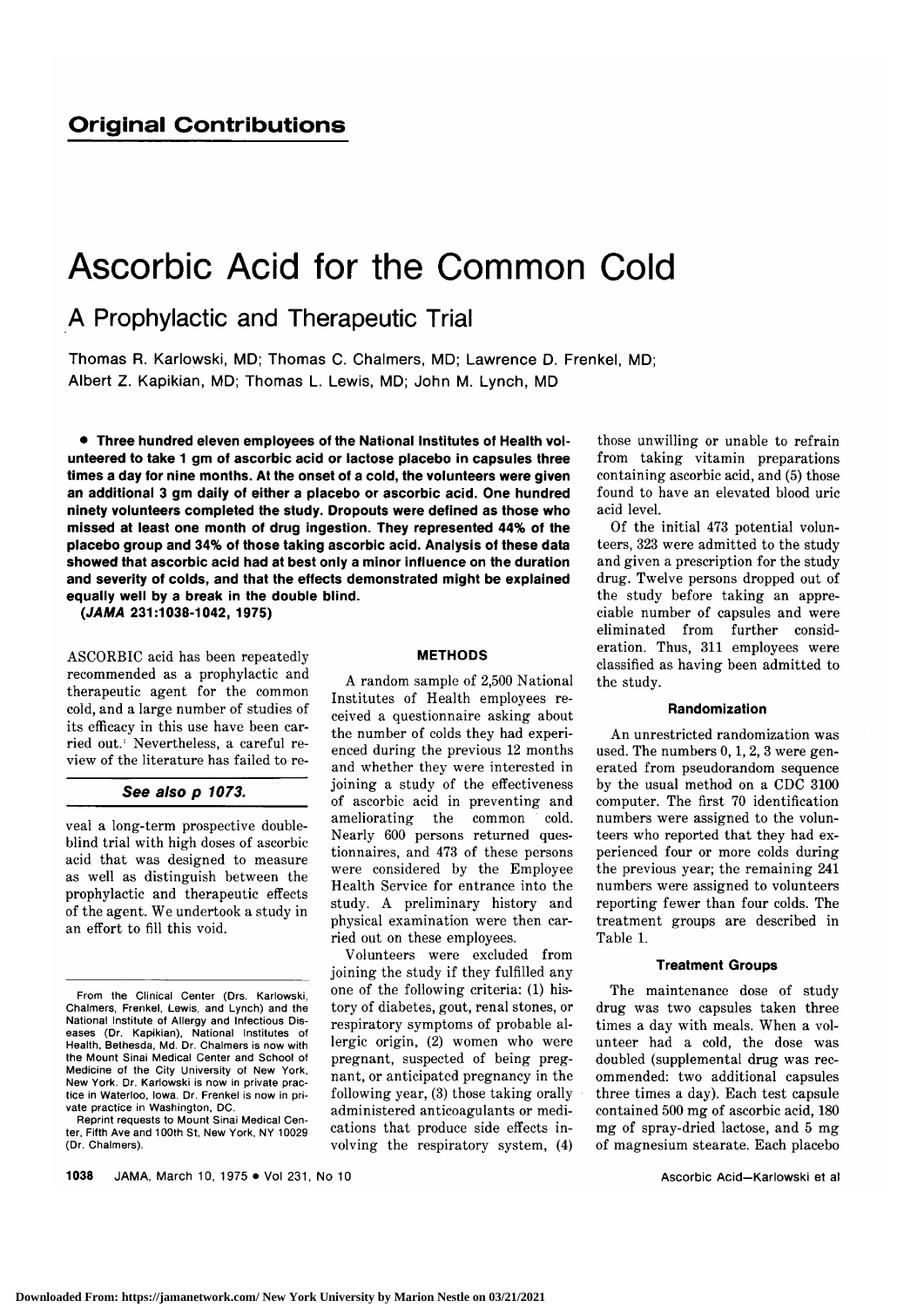capsule contained <sup>645</sup> mg of lactose and 5 mg of magnesium stearate. Validity of the randomization was checked by comparing the frequency of the following characteristics in the four groups and the two combinations: age (less than 35, <sup>35</sup> to 55, and more than 55 years), sex, race, number of cigarettes smoked daily (zero, one to ten, more than ten), history of nonrespiratory allergy, and previous regular intake of vitamins. The only significant  $(P \le 0.05)$  discrepancy was in the distribution of a history of allergy between group <sup>0</sup> and groups <sup>2</sup> and 3. Similar comparisons were carried out for each combination of the six characteristics, for example, age and sex, age and race. No differences significant at the .05 level were found.

The study drug was dispensed by the pharmacy in bottles of 200. Volunteers were asked to return at monthly intervals with their bottles for refills of their prescription. At this time, they were interviewed for symptoms of side effects, and <sup>a</sup> check was made on the capsules remaining in their bottle to ascertain how carefully they were taking their study drug. Distribution of the capsules actually in gested by the volunteers was very similar for the ascorbic acid and placebo groups and indicated reasonable compliance with the prescribed study. Of the volunteers who completed the study, 99% took at least four of their six capsules per day, and 87% took at least five capsules per day.

If <sup>a</sup> cold developed, the volunteers were instructed to return to have their symptoms and clinical observations recorded and to receive supplemental study drug to be taken for the first five days of their colds. A routine throat culture was obtained and the volunteers were encouraged to have nasal washings and blood titers for viral isolation and identification performed. The volunteers were seen three times a week for the duration of their colds. Symptoms were recorded daily and observations were made and recorded for each return visit. Twenty different but interrelated symptoms were graded on a 0 to  $3+$ scale. The number of days home from work was also recorded. The end of the common cold was defined as that point in time when the individual

JAMA, March 10, 1975 . Vol 231, No 10

|                  | Table 1.-Experimental Design |                     |
|------------------|------------------------------|---------------------|
| <b>Treatment</b> |                              | <b>Daily Dose</b>   |
| Group            | <b>Maintenance</b>           | <b>Supplemental</b> |
|                  | Placebo                      | Placebo             |
|                  | Placebo                      | Ascorbic acid, 3 gm |
|                  | Ascorbic acid, 3 gm          | Placebo             |
|                  | Ascorbic acid, 3 gm          | Ascorbic acid, 3 gm |

| Table 2.-Results of Questionnaire on Drug |  |  |  |
|-------------------------------------------|--|--|--|
|-------------------------------------------|--|--|--|

| <b>Actual</b>              | <b>Suspected Drug</b> |                 | Do Not | Total |  |
|----------------------------|-----------------------|-----------------|--------|-------|--|
| Drug                       | Ascorbic Acid         | <b>Placebo</b>  | Know   |       |  |
| Prophylactic               |                       |                 |        |       |  |
| Ascorbic acid              | $40^*$<br>$\cdot$     | 12*             | 49     | 101   |  |
| Placebo                    | 11*                   | $39*$           | 39     | 89    |  |
| <b>Total</b>               | 51                    | 51              | 88     | 190   |  |
| Supplemental (therapeutic) |                       |                 |        |       |  |
| Ascorbic acid              | 20†                   | 11 <sup>†</sup> | 39     | 70    |  |
| Placebo                    | 10†                   | 12†             | 40     | 62    |  |
| <b>Total</b>               | 30                    | 23              | 79     | 132   |  |

 $*_{x^2=28.6}$ ; P<.001.

 $+x^2=1.8; P<.25.$ 

| Table 3.-Colds in Treatment Groups                                                     |     |     |         |      |  |  |
|----------------------------------------------------------------------------------------|-----|-----|---------|------|--|--|
| Average<br>No. of Colds<br>No. of<br>No. of<br>Colds<br>Group<br>Persons<br>per Person |     |     |         |      |  |  |
| Completed study                                                                        |     |     |         |      |  |  |
|                                                                                        | 65  | 46  | 1.41    |      |  |  |
|                                                                                        | 56  | 43  | 1.30    | 1.36 |  |  |
|                                                                                        | 52  | 44  | 1.18    |      |  |  |
| з                                                                                      | 76  | 57  | 1.33    | 1.27 |  |  |
| <b>Total</b>                                                                           | 249 | 190 | 1.31    |      |  |  |
| Did not complete study                                                                 |     |     |         |      |  |  |
| $0$ and $1$                                                                            | 27  | 69  | $0.82*$ |      |  |  |
| $2$ and $3$                                                                            | 25  | 52  | $1.07*$ |      |  |  |

'Prorated to <sup>a</sup> nine-month basis.

being monitored failed to fulfill the criteria as described in the definition outlined in the next section.

## Treatment Failures

In this study, an individual was defined as having <sup>a</sup> common cold if he complained of the acute onset of at least two symptoms indicative of conditions in either of the following categories: (1) sneezing, nasal congestion, rhinorrhea, and postnasal drip, or (2) laryngitis, pharyngitis, dysphagia, and bronchitis.

Selected for analysis were the num ber of colds per person, in total and according to various prerandomization characteristics, mean duration of colds and time at home, and summation of severity scores. Since most of the distributions were quite skewed, limiting the usefulness of <sup>a</sup> comparison of means, the Wilcoxon test for shift was employed. In the case of severity of symptoms, the scores were ranked according to magnitude, and the Wilcoxon two-sample test applied. The value of the Wilcoxon test was then converted to a standard normal deviate.

Estimates of the numbers required for the study were based on the estimated number of colds to be expected, on the basis of previous experience. It was calculated that if <sup>100</sup> volunteers were assigned to the maintenance ascorbic acid group and the same number to the placebo group, there would be <sup>a</sup> 95% chance that <sup>a</sup> 30% reduction in colds among the treated volunteers would be detected, provided that such reduction in fact exists. An extra <sup>100</sup> patients were admitted to allow for dropouts.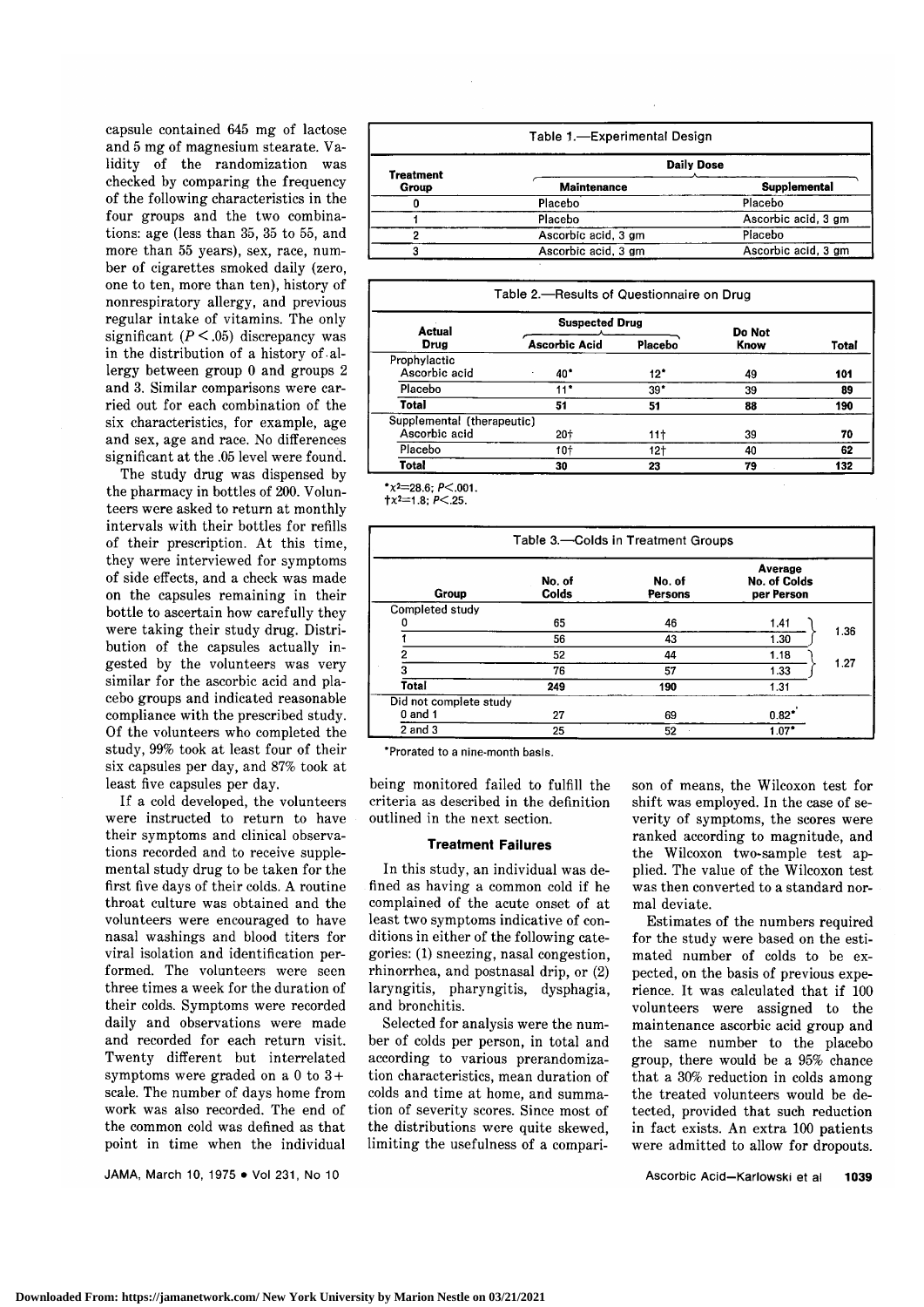It was assumed that there was no need to try to detect <sup>a</sup> reduction of less than 30% because in the possible application of the study results to the general population, less than <sup>a</sup> 30% reduction would not be worth the trouble involved in taking two capsules three times <sup>a</sup> day.

## Cessation of Study

It was decided to continue the study for a period of one year, provided that (1) the dropout rates from the group treated with ascorbic acid and the placebo group did not become significantly different (the level of

| Table 4.-Distribution of Colds<br>According to Knowledge of<br><b>Capsule Contents</b> |                                     |    |     |  |  |  |  |  |
|----------------------------------------------------------------------------------------|-------------------------------------|----|-----|--|--|--|--|--|
|                                                                                        | No, of Colds<br>Per Person          |    |     |  |  |  |  |  |
| Treatment                                                                              | <b>Total</b><br>$0 - 1$<br>$\geq_2$ |    |     |  |  |  |  |  |
| Placebo                                                                                |                                     |    |     |  |  |  |  |  |
| Knew                                                                                   | 19                                  | 20 | 39  |  |  |  |  |  |
| Did not know                                                                           | 19                                  | 20 | 39  |  |  |  |  |  |
| Guessed wrong                                                                          | 9                                   | 2  | 11  |  |  |  |  |  |
| Subtotal                                                                               | 47                                  | 42 | 89  |  |  |  |  |  |
| Ascorbic acid                                                                          |                                     |    |     |  |  |  |  |  |
| Knew                                                                                   | 25                                  | 15 | 40  |  |  |  |  |  |
| Did not know                                                                           | 36                                  | 13 | 49  |  |  |  |  |  |
| Guessed wrong                                                                          | 4                                   | 8  | 12  |  |  |  |  |  |
| Subtotal                                                                               | 65                                  | 36 | 101 |  |  |  |  |  |
| Total                                                                                  | 112                                 | 78 | 190 |  |  |  |  |  |

significance was to be taken at .15); (2) the number of persons under study did not fall below 200; (3) at six months from the beginning of study, the number of colds in the ascorbic acid-treated group was not significantly greater than the number in the placebo group (level of significance, .05). In the event that one of these situations occurred, the study would be stopped.

It was stopped nine months after the last subjects had entered, when the number remaining dropped below <sup>200</sup> and it was apparent that more of the dropouts were in the placebo group  $(P=.10)$ .

# Maintenance of Double Blind

Early in the study, we discovered that some of the volunteers had tasted the contents of their capsules and professed to know whether they were taking the ascorbic acid or the placebo. The magnitude of the problem was not realized until completion of the study, when <sup>a</sup> questionnaire was submitted to each of the participants asking them to guess which substance they had been taking. The results of the questionnaire (Table 2) made it mandatory to perform the analyses both in toto as well as according to the participants' impres-

|              |                           | <b>Ascorbic Acid</b>                |          | Placebo                   |                              |          |  |
|--------------|---------------------------|-------------------------------------|----------|---------------------------|------------------------------|----------|--|
| Month        | Completed<br><b>Study</b> | <b>Did Not</b><br>Complete<br>Study | Combined | Completed<br><b>Study</b> | Did Not<br>Complete<br>Study | Combined |  |
| 1. September | 0.139                     | 0.140                               | 0.139    | 0.135                     | 0.118                        | 0.127    |  |
| 2. October   | 0.099                     | 0.152                               | 0.116    | 0.191                     | 0.044                        | 0.127    |  |
| 3. November  | 0.119                     | 0.065                               | 0.106    | 0.146                     | 0.109                        | 0.133    |  |
| 4. December  | 0.139                     | 0.080                               | 0.127    | 0.146                     | 0.057                        | 0.121    |  |
| 5. January   | 0.168                     | 0.130                               | 0.161    | 0.191                     | 0.172                        | 0.186    |  |
| 6. February  | 0.208                     | 0.153                               | 0.202    | 0.202                     | 0.095                        | 0.182    |  |
| 7. March     | 0.198                     | 0.200                               | 0.198    | 0.169                     | 0.056                        | 0.150    |  |
| 8. April     | 0.129                     | 0                                   | 0.121    | 0.124                     | 0.111                        | 0.122    |  |
| 9. May       | 0.069                     | 0                                   | 0.065    | 0.056                     | 0                            | 0.054    |  |

| Table 6.-Mean Duration of Colds: Completed Study |                 |                   |                 |                              |                                |                   |  |  |
|--------------------------------------------------|-----------------|-------------------|-----------------|------------------------------|--------------------------------|-------------------|--|--|
|                                                  |                 |                   |                 | "Blinded"<br><b>Subjects</b> | "Unblinded"<br><b>Subjects</b> |                   |  |  |
| Group                                            | No. of<br>Colds | Duration,<br>Days | No. of<br>Colds | Duration.<br>Days            | No. of<br>Colds                | Duration.<br>Days |  |  |
|                                                  | 65              | 7.1               | 30              | 6.3                          | 16                             | 8.6               |  |  |
|                                                  | 56              | 6.5               | 18              | 6.7                          | 15                             | 4.7               |  |  |
| 2                                                | 52              | 6.7               | 14              | 6.4                          | 8                              | 7.0               |  |  |
|                                                  | 76              | 5.9               | 30              | 6.5                          | 13                             | 4.8               |  |  |

JAMA, March 10, 1975 . Vol 231, No 10 1040

sion as to what they were taking. The data in the tables indicate that there was more tasting of the prophylactic capsules than of the therapeutic ones.

# RESULTS Average Cold Rates

Table 3 shows the number of colds per person among those who did and did not complete the study. Those receiving ascorbic acid prophylactically had 1.27 colds in nine months and those receiving a placebo, 1.36  $(P > .50)$ . Knowledge of the medication ingested did not appreciably change the numbers of colds per person (Table 4), except that those who guessed wrong had an interesting distribution of colds. The frequency of colds by month is indicated in Table 5. There was some increase in the winter months and a sharp dropoff in the spring, when the study was terminated. Not much ascorbic acid effect is apparent in the monthly rates. Also, no differences significant at the .05 level occurred in the average number of colds per person according to the previously determined characteristics: age, sex, race, number of cigarettes smoked daily, history of allergy, or previous vitamins.

Volunteers taking placebo had colds of <sup>a</sup> mean duration of 7.14 days, while those taking <sup>3</sup> gm of ascorbic acid (groups <sup>2</sup> and 3) had colds of <sup>a</sup> mean duration of 6.59 days and those taking 6 gm had colds of a mean duration of 5.92 days. Thus, each 3-gm increment of ascorbic acid would appear to shorten the mean duration of <sup>a</sup> cold by approximately half <sup>a</sup> day. However, these differences were elim inated by taking into account the correct guesses of medication ingested (Table 6).

Analyzing the severity of the <sup>20</sup> recorded symptoms of <sup>a</sup> cold in each treatment group and the association between knowledge of capsule con tent and severity presented a complicated statistical problem (Table 7). Each symptom on each day of the cold had been graded <sup>0</sup> to 3, depending on whether it was absent, mild, moderate, or severe. The total score for each symptom was obtained by adding the digits for all colds, and this sum was divided by the number of colds to give the average score per volunteer. For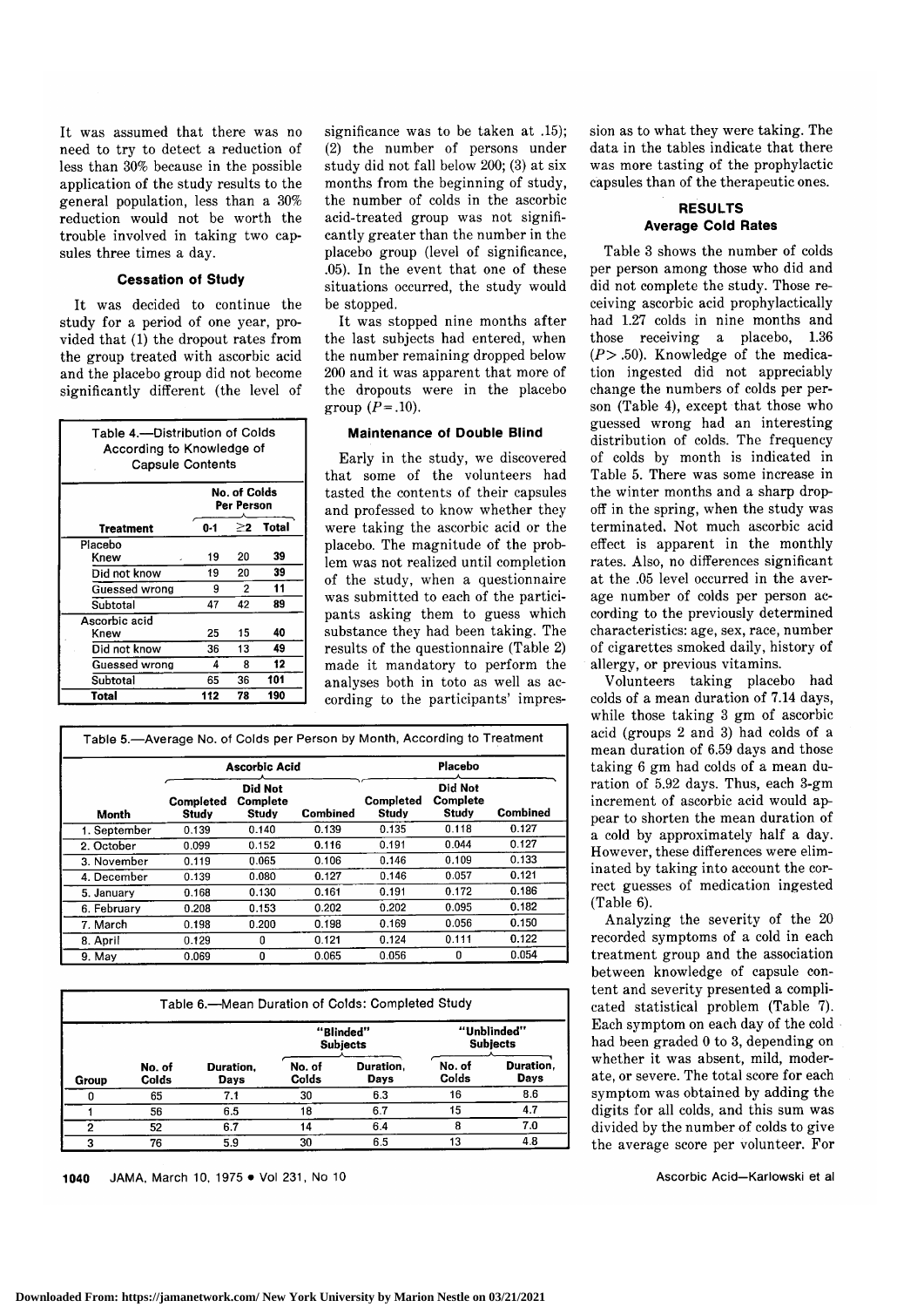each of  $20$  symptoms, the distributions of clinical scores among the two groups of subjects were compared by ranking the scores according to magnitude and applying the Wilcoxon two-sample test. The value of the Wilcoxon test was then converted to a standard normal deviate (Z statistic). When the effects of therapeutic ascorbic acid were examined (columns <sup>2</sup> and <sup>3</sup> of Table 7), no trends in the shifts were encountered, so these were combined for comparisons of the prophylactic ascorbic acid and placebo (column 4). Here there was <sup>a</sup> distinct tendency for the ascorbic acid volunteers to have less severe symptoms. (A positive <sup>Z</sup> statistic indicates that those scores of the groups designated first in the column tended to be higher than the scores of the groups designated second, and vice versa for <sup>a</sup> negative statistic.) In only two of the <sup>20</sup> symptoms did the shift favor the placebo, and four of the 18 symptoms whose shift favored ascorbic acid were significant, two at the .05 and two at the .01 levels.

The effects of knowledge on the clinical score (columns <sup>5</sup> and 6) were assessed by comparing again the respective <sup>Z</sup> statistics. This was done by finding the difference between the Z statistics and then dividing by  $\sqrt{2}$ . Positive values of the resulting statistics (column 7) are in keeping with the tendency of subjects who know they are getting placebo to rate the severity of their symptoms higher than those subjects on placebo without knowing it, and the opposite tendency in the subjects receiving ascorbic acid with and without knowledge. Fifteen of the <sup>20</sup> and all nine of the symptoms complained of by more than 50% of the subjects are positive <sup>Z</sup> figures in column 7, strongly indi cating an association between severity of symptoms and correct guessing of the medication received. The difference in symptoms between the placebo and ascorbic acid groups was lessened when the symptoms of those who did not know what they were taking were analyzed separately (column <sup>6</sup> of Table 7). The placebo is favored in an additional four symptoms, and now none of the differences favoring ascorbic acid is significant.

JAMA, March 10, 1975 . Vol 231, No 10

Table 7.—Comparison of Distributions of Clinical Scores of Symptoms, Based on Average Score per Volunteer

|                            |                                                                              | <b>Z</b> Statistic   |                      |                      |          |                 |                              |
|----------------------------|------------------------------------------------------------------------------|----------------------|----------------------|----------------------|----------|-----------------|------------------------------|
|                            | Groups 0 and 1<br>vs Groups 2 and 3<br><b>Subjects</b><br>Group 0<br>Group 2 |                      |                      |                      |          |                 |                              |
| <b>Symptom</b>             | With Zero<br>Scores, %                                                       | <b>VS</b><br>Group 1 | <b>vs</b><br>Group 3 | Total                | Knew     | Did Not<br>Know | Differ-<br>ence <sup>*</sup> |
| Sneezing                   | 22                                                                           | $-1.10$              | 0.14                 | $-1.43$              | $-0.02$  | $-1.51$         | 1.05                         |
| Stopped-up nose            | 15                                                                           | $-1.59$              | 0.43                 | 1.05                 | 1.12     | 0.79            | 0.23                         |
| Runny nose, watery         | 16                                                                           | $-1.41$              | $-0.24$              | 0.09                 | 0.83     | $-0.51$         | 0.95                         |
| Runny nose, thick          | 77                                                                           | 0.57                 | 0.83                 | $-2.06$ <sup>+</sup> | $-1.82$  | $-0.21$         | $-1.14$                      |
| Postnasal drip             | 19                                                                           | 0.58                 | $-1.31$              | $2.21 +$             | 2.89‡    | 0.55            | 1.65                         |
| Sore throat                | 20                                                                           | 0.11                 | $-0.43$              | 1.31                 | 1.31     | $-0.67$         | 1.40                         |
| Pain on swallowing         | 51                                                                           | 0.29                 | $-0.38$              | $2.63+$              | 2.83‡    | 0.90            | 1.36                         |
| Hoarseness                 | 30                                                                           | $-0.73$              | $-0.64$              | 2.79±                | $2.35 +$ | 1.46            | 0.63                         |
| Cough, dry                 | 39                                                                           | 0.36                 | $-0.60$              | 1.99+                | 1.86     | 0.74            | 0.79                         |
| Cough, productive          | 58                                                                           | $-1.00$              | $-0.29$              | 1.09                 | 0.96     | 1.02            | $-0.04$                      |
| Chest pain                 | 73                                                                           | $-0.40$              | $-0.24$              | 1.14                 | 0.16     | 1.30            | $-0.81$                      |
| Headache                   | 41                                                                           | 0.37                 | $-1.14$              | 0.79                 | 1.12     | 0.79            | 0.23                         |
| Eves tearing               | 66                                                                           | 1.55                 | 0.01                 | 0.14                 | 0.41     | $-0.04$         | 0.32                         |
| Earache                    | 81                                                                           | 0.16                 | 0.42                 | 1.88                 | 1.44     | 1.10            | 0.24                         |
| Loss of appetite           | 72                                                                           | 1.70                 | $-0.03$              | 1.52                 | 0.66     | 1.54            | $-0.62$                      |
| Feverishness               | 55                                                                           | $2.13+$              | 0.24                 | 0.18                 | 0.02     | $-0.18$         | 0.14                         |
| Chills                     | 67                                                                           | 0.59                 | $-0.76$              | 0.22                 | 1.25     | 0.13            | 0.79                         |
| Night sweats               | 80                                                                           | 1.54                 | 0.64                 | 1.20                 | 1.21     | 0.75            | 0.33                         |
| General aches<br>and pains | 59                                                                           | 0.13                 | $-0.39$              | 1.55                 | 0.71     | 0.73            | $-0.01$                      |
| Feel below par             | 9                                                                            | 0.34                 | 0.39                 | 1.59                 | 2.38+    | 0.58            | 1.27                         |
| Stay at home               | 54                                                                           | $-0.46$              | 0.04                 | 0.14                 | 0.07     | 0.03            | 0.03                         |

"Values in previous two columns divided by  $\sqrt{2}$ .  $+P<.05$ <br> $+P<.01$ .

### Viral Studies

Only 20% of the volunteers had complete virus isolation studies. A virus was isolated or a serologic response demonstrated in <sup>15</sup> of the <sup>39</sup> volunteers (33%, an infection rate consistent with previous studies in civilian adults). Although the virus infection rate in the prophylactic placebo groups combined was higher than that in the ascorbic acid groups combined, the difference was not statistically significant.

## Side Effects

No important side effects could be determined in either the placebo or ascorbic acid groups. A battery of lab oratory tests that included measurements of the albumin-globulin ratio, alkaline phosphatase, total bilirubin, calcium, cholesterol, glucose, lactic acid dehydrogenase, phosphorus, serum glutamic oxaloacetic transaminase, urea nitrogen, and uric acid in <sup>20</sup> randomly selected volunteers failed to reveal any difference between the ascorbic acid and placebo groups.

#### COMMENT

This study was designed during the summer and rushed into operation to take advantage of the rise in upper respiratory infections expected to oc cur in the fall. There was no time to design, test, and have manufactured a placebo that would be indistinguishable from ascorbic acid. It did not occur to the investigators that a substantial number of the volunteers, presumably fully informed about the purpose of the study and the importance of the double blind, would not be able to resist indefinitely the temptation to learn which medication they were taking. In retrospect, this phenomenon is understandable in any study that continues for as long as nine months. The increasing placeboascorbic acid disproportion in dropout rates made the investigators suspicious that the study might not be completely blind, and this was confirmed by the data from the routine